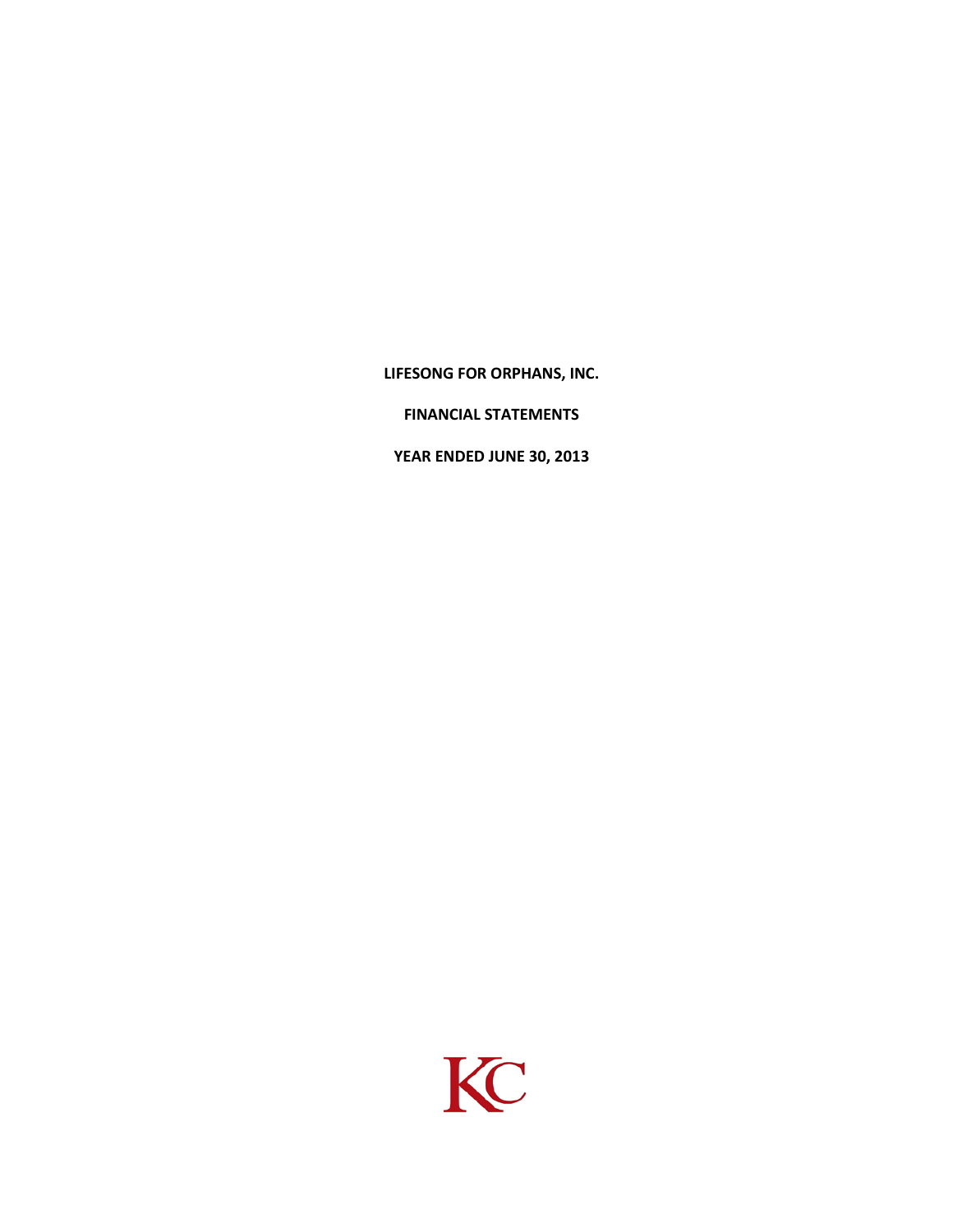# TABLE OF CONTENTS

|                                         | Page<br>Number |
|-----------------------------------------|----------------|
| <b>INDEPENDENT AUDITOR'S REPORT</b>     |                |
| <b>FINANCIAL STATEMENTS</b>             |                |
| <b>Statement of Financial Position</b>  | 3              |
| <b>Statement of Activities</b>          | 4              |
| <b>Statement of Functional Expenses</b> | 5              |
| <b>Statement of Cash Flows</b>          | 7              |
| <b>Notes to Financial Statements</b>    | 9              |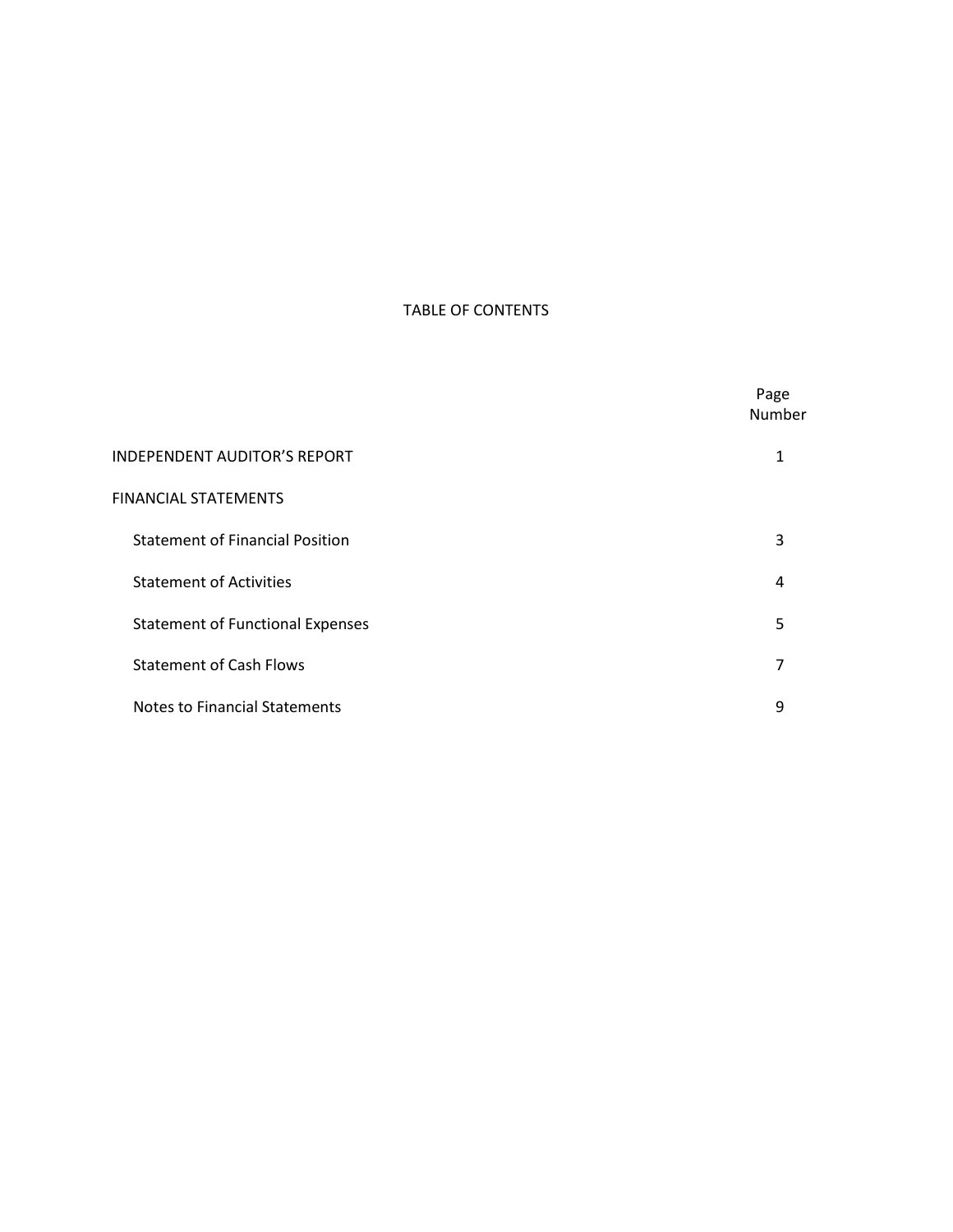

Koch Consultants, Ltd. P.O. Box 1400 Tremont, IL 61568 Phone 309.267.3796 Fax 309.216.3796 www.kochconsultants.com Certified Public Accountants & Consultants

## INDEPENDENT AUDITOR'S REPORT

To the Board of Directors Lifesong for Orphans, Inc. Gridley, Illinois

We have audited the accompanying financial statements of **Lifesong for Orphans, Inc.** (a nonprofit organization), which comprise the statement of financial position as of June 30, 2013, and the related statements of activities, functional expenses, and cash flows for the year then ended, and the related notes to the financial statements.

# **Management's Responsibility for the Financial Statements**

Management is responsible for the preparation and fair presentation of these financial statements in accordance with accounting principles generally accepted in the United States of America; this includes the design, implementation, and maintenance of internal control relevant to the preparation and fair presentation of financial statements that are free from material misstatement, whether due to fraud or error.

## **Auditor's Responsibility**

Our responsibility is to express an opinion on these financial statements based on our audit. We conducted our audit in accordance with auditing standards generally accepted in the United States of America. Those standards require that we plan and perform the audit to obtain reasonable assurance about whether the financial statements are free from material misstatement.

An audit involves performing procedures to obtain audit evidence about the amounts and disclosures in the financial statements. The procedures selected depend on the auditor's judgment, including the assessment of the risks of material misstatement of the financial statements, whether due to fraud or error. In making those risk assessments, the auditor considers internal control relevant to the entity's preparation and fair presentation of the financial statements in order to design audit procedures that are appropriate in the circumstances, but not for the purpose of expressing an opinion on the effectiveness of the entity's internal control. Accordingly, we express no such opinion. An audit also includes evaluating the appropriateness of accounting policies used and the reasonableness of significant accounting estimates made by management, as well as evaluating the overall presentation of the financial statements.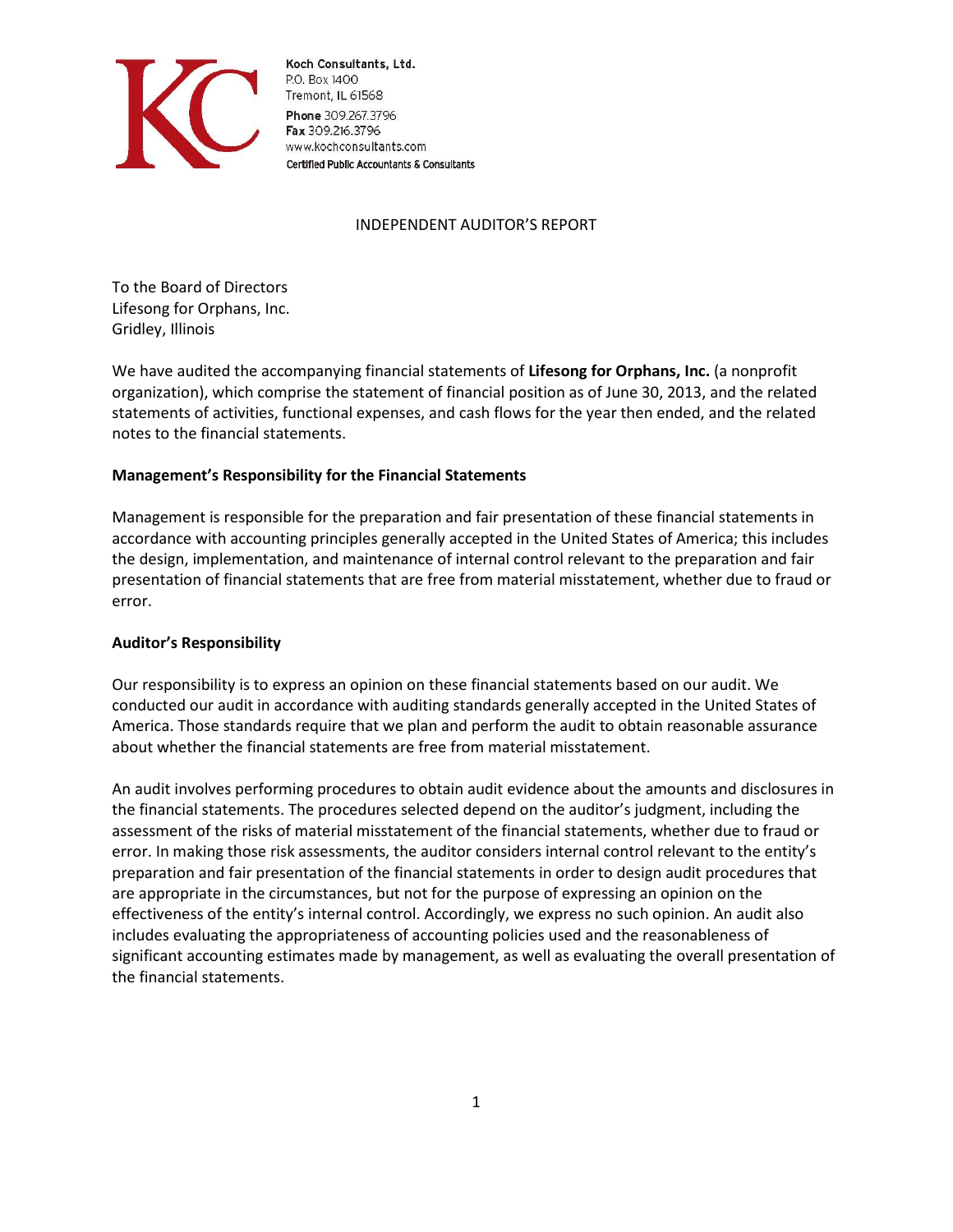We believe that the audit evidence we have obtained is sufficient and appropriate to provide a basis for our audit opinion.

### **Opinion**

In our opinion, the financial statements referred to above present fairly, in all material respects, the financial position of Lifesong for Orphans, Inc. as of June 30, 2013, and the changes in its net assets and its cash flows for the year then ended in accordance with accounting principles generally accepted in the United States of America.

Koth Consultants 2td.

January 29, 2014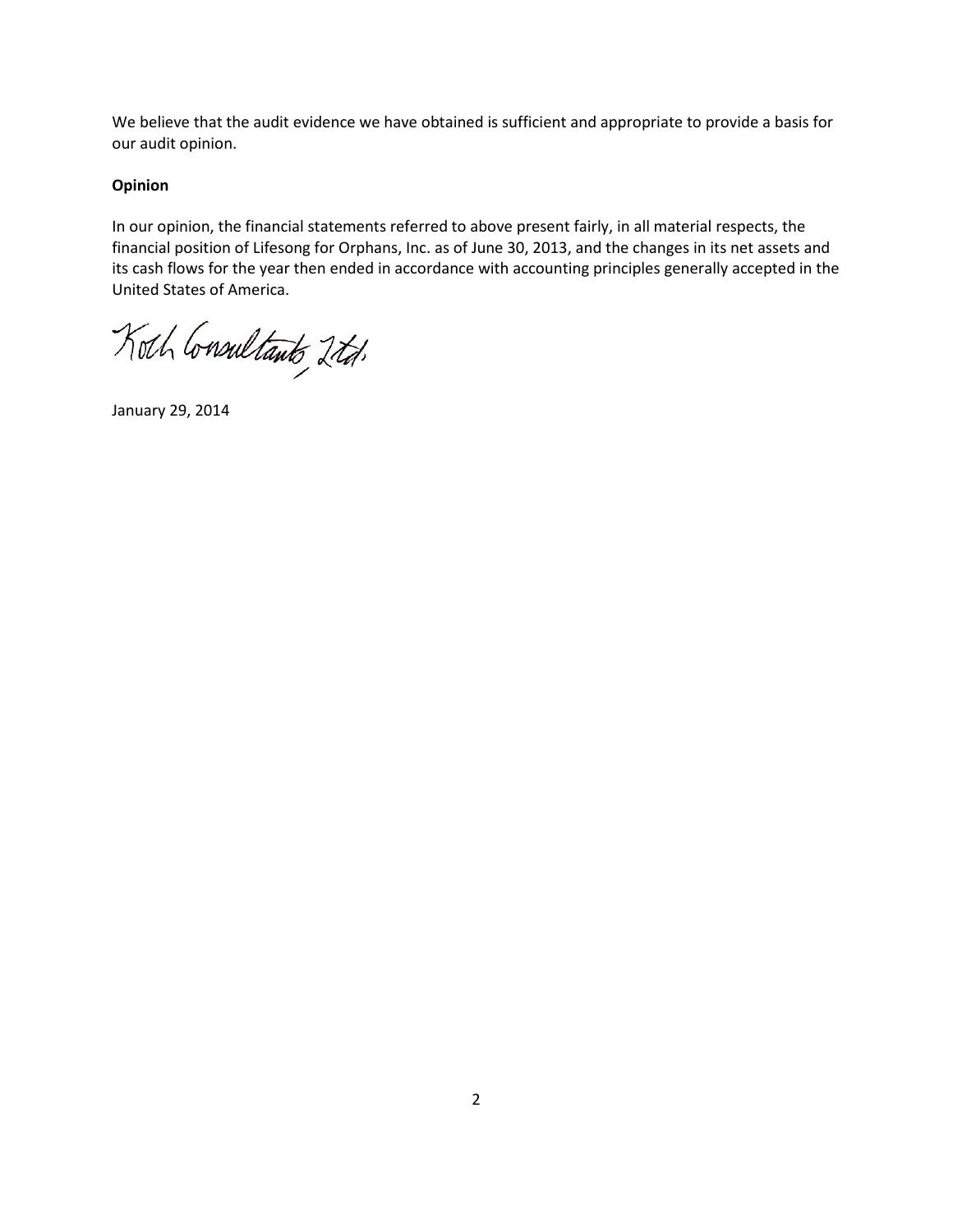# LIFESONG FOR ORPHANS, INC. STATEMENT OF FINANCIAL POSITION JUNE 30, 2013

### ASSETS

| Cash                              | \$1,231,023  |
|-----------------------------------|--------------|
| <b>Mission field advances</b>     | 209,852      |
| Certificates of deposit           | 3,502,711    |
| Prepaid expenses and other        | 38,829       |
| Notes receivable                  | 342,613      |
| Property and equipment, net       | 4,667,131    |
|                                   |              |
|                                   | \$9,992,159  |
|                                   |              |
| <b>LIABILITIES AND NET ASSETS</b> |              |
| Liabilities                       |              |
| Accounts payable                  | \$<br>55,510 |
| Accrued expenses                  | 91,239       |
|                                   |              |
|                                   | 146,749      |
|                                   |              |
| Net assets                        |              |
| Unrestricted                      | 4,766,988    |
| Temporarily restricted            | 5,078,422    |
|                                   |              |
|                                   | 9,845,410    |

\$ 9,992,159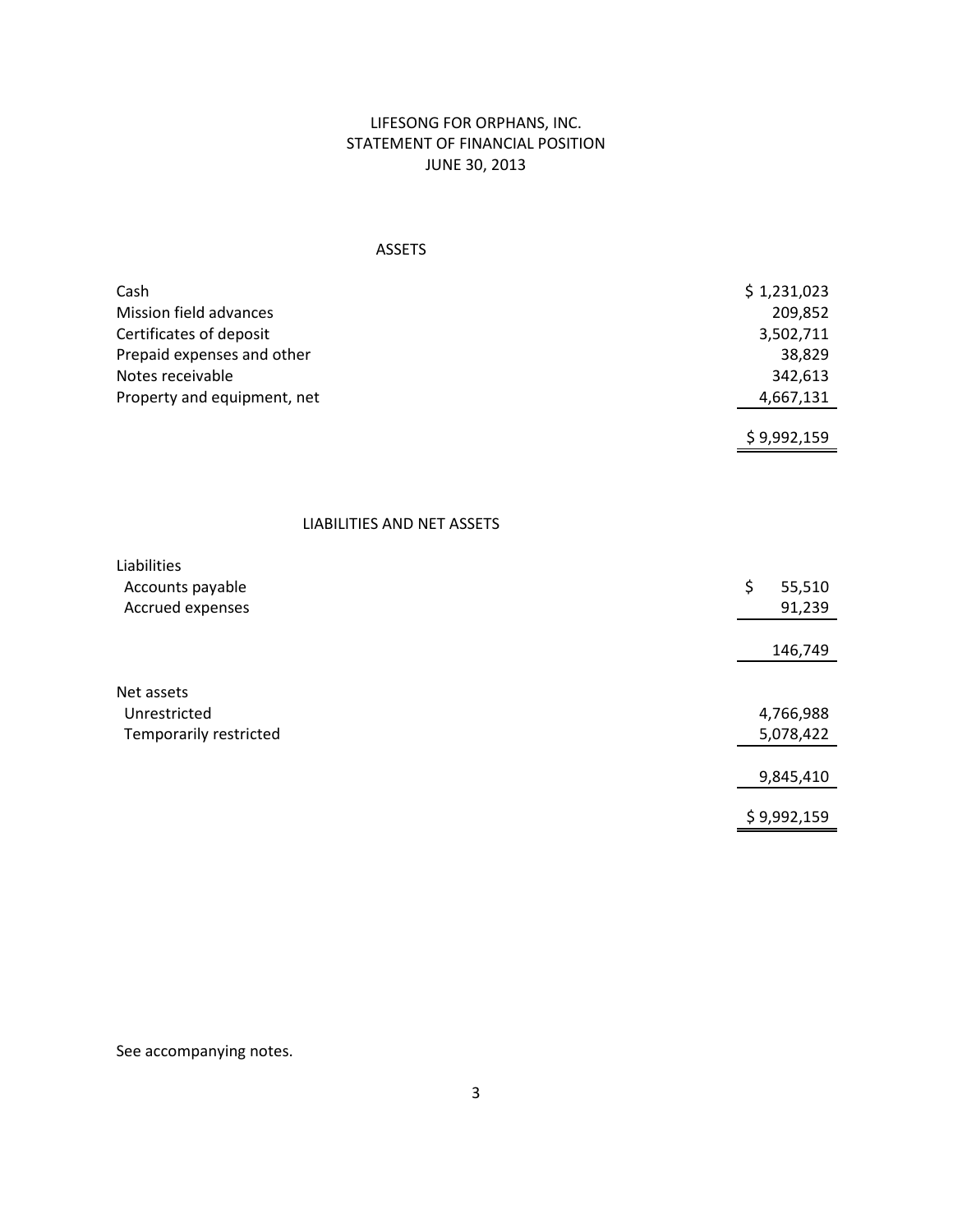# LIFESONG FOR ORPHANS, INC. STATEMENT OF ACTIVITIES YEAR ENDED JUNE 30, 2013

|                                          |                 | Temporarily  |              |
|------------------------------------------|-----------------|--------------|--------------|
|                                          | Unrestricted    | Restricted   | Total        |
| PUBLIC SUPPORT AND REVENUE               |                 |              |              |
| <b>General contributions</b>             | \$<br>1,251,259 | \$10,564,473 | \$11,815,732 |
| <b>Contributions from TMG Foundation</b> | 126,486         | 47,525       | 174,011      |
| Special events - revenue                 | 130,173         |              | 130,173      |
| Special events - related costs           | (93, 486)       |              | (93, 486)    |
| Other income                             | 110,581         | 416          | 110,997      |
| NET ASSETS RELEASED FROM RESTRICTIONS    | 10,083,017      | (10,083,017) |              |
|                                          |                 |              |              |
|                                          | 11,608,030      | 529,397      | 12,137,427   |
| <b>EXPENSES</b><br>Program services      | 9,347,023       |              | 9,347,023    |
|                                          |                 |              |              |
| Supporting activities                    |                 |              |              |
| Management and general                   | 444,584         |              | 444,584      |
| <b>Fund raising</b>                      | 391,186         |              | 391,186      |
|                                          |                 |              |              |
|                                          | 835,770         |              | 835,770      |
|                                          |                 |              |              |
|                                          | 10,182,793      |              | 10,182,793   |
| <b>CHANGE IN NET ASSETS</b>              | 1,425,237       | 529,397      | 1,954,634    |
| NET ASSETS - BEGINNING                   | 3,341,751       | 4,549,025    | 7,890,776    |
| <b>NET ASSETS - ENDING</b>               | 4,766,988<br>\$ | \$5,078,422  | \$9,845,410  |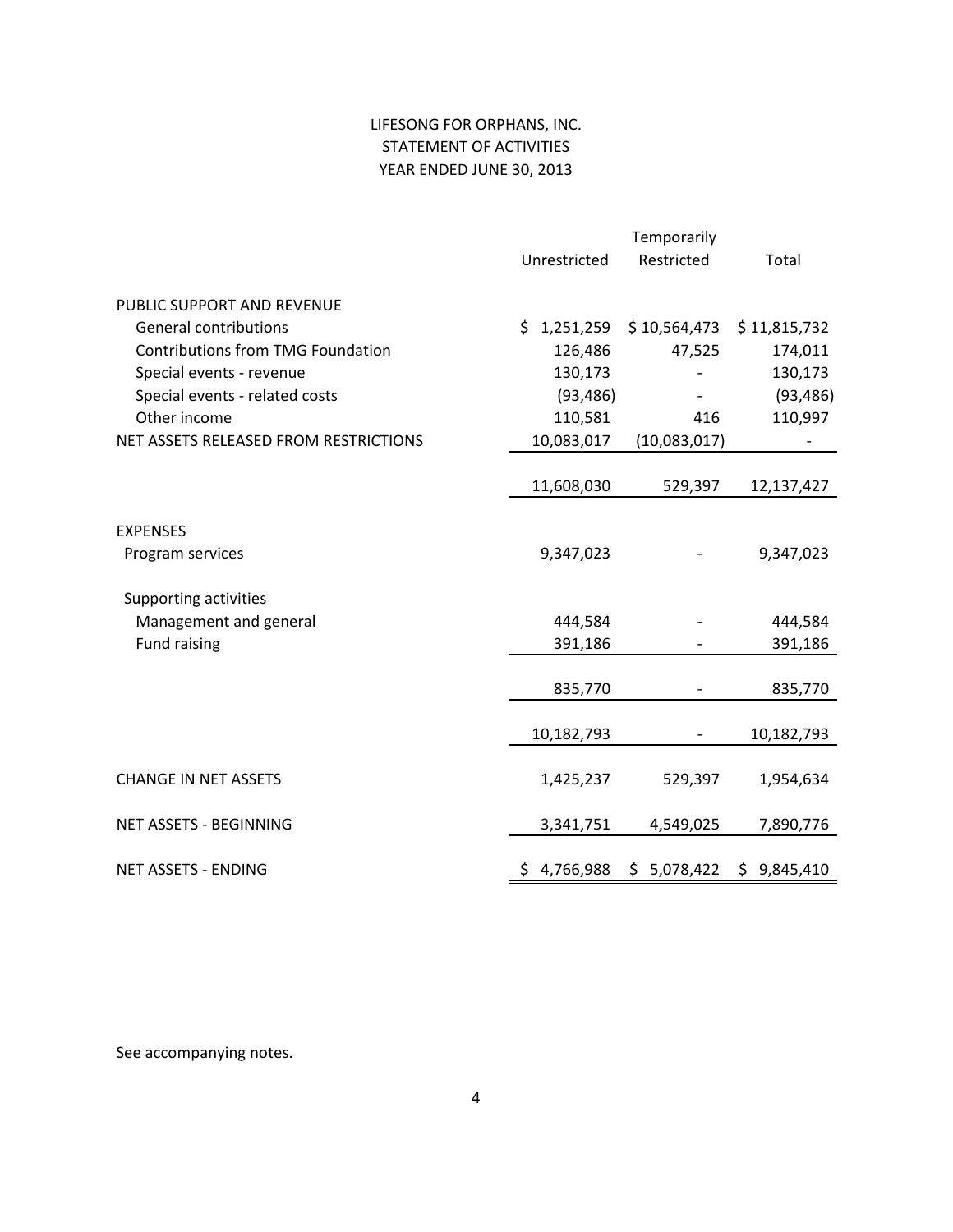# LIFESONG FOR ORPHANS, INC. STATEMENT OF FUNCTIONAL EXPENSES YEAR ENDED JUNE 30, 2013

|                               | Adoption      | Orphan        | Foster        | <b>Business</b> |
|-------------------------------|---------------|---------------|---------------|-----------------|
|                               | Grants        | Care          | Care          | Development     |
| Salaries and wages            | \$<br>132,639 | \$<br>772,705 | \$<br>44,304  | \$<br>75,717    |
| Employee benefits             | 11,453        | 70,155        | 5,753         | 2,371           |
| Payroll taxes                 | 9,325         | 23,487        | 3,048         | 2,122           |
|                               |               |               |               |                 |
|                               | 153,417       | 866,347       | 53,105        | 80,210          |
| <b>Grants and allocations</b> |               | 779,594       |               |                 |
| Specific assistance           | 5,602,799     |               |               |                 |
| Professional fees             | 22,285        | 20,201        |               | 2,066           |
| Office expenses               | 17,148        | 27,213        | 765           | 2,201           |
| Ministry supplies             |               | 642,104       | 33,979        | 54,283          |
| Occupancy                     | 7,414         | 87,622        | 6,083         | 1,968           |
| Conferences and training      | 20,073        | 12,591        | 3,217         | 1,600           |
| Travel                        | 43,397        | 121,215       | 11,164        | 29,499          |
| Marketing and development     | 4,431         | 1,166         | 125           |                 |
| Miscellaneous                 | 136           | 34,698        | 428           | 5,119           |
| Depreciation                  | 8,248         | 217,946       | 1,085         |                 |
|                               |               |               |               |                 |
|                               | \$5,879,348   | \$2,810,697   | \$<br>109,951 | \$<br>176,946   |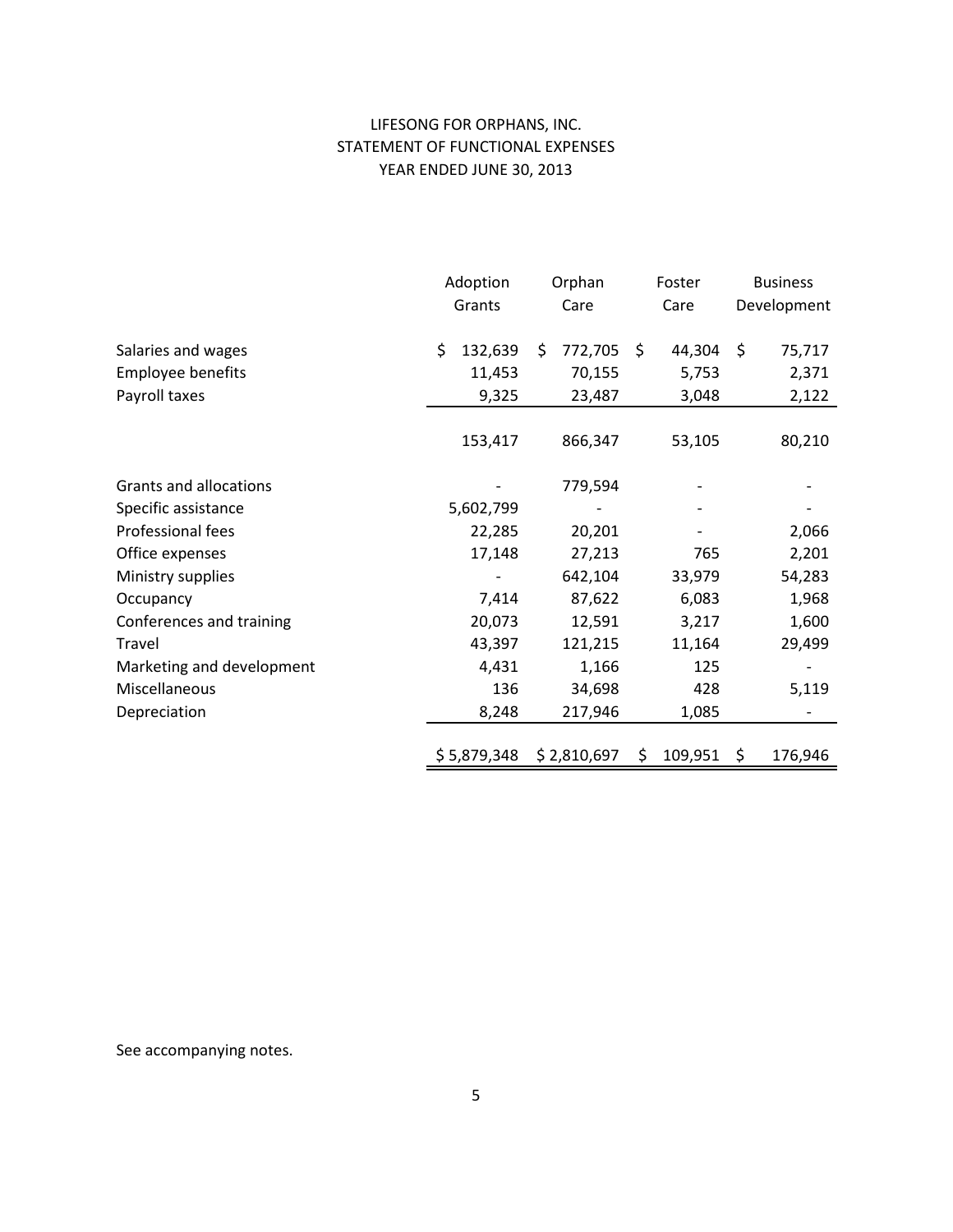|               |                          | Total       |               |    |         | Total         |                  |
|---------------|--------------------------|-------------|---------------|----|---------|---------------|------------------|
| Mission       | Endowment                | Program     | Management    |    | Fund    | Supporting    | Total            |
| <b>Trips</b>  | Fund                     | Services    | and General   |    | Raising | Activities    | Expenses         |
|               |                          |             |               |    |         |               |                  |
| \$<br>636     | \$                       | \$1,026,001 | \$<br>276,615 | \$ | 154,671 | \$<br>431,286 | \$.<br>1,457,287 |
|               |                          | 89,732      | 33,501        |    | 13,955  | 47,456        | 137,188          |
|               |                          | 37,982      | 19,888        |    | 11,163  | 31,051        | 69,033           |
|               |                          |             |               |    |         |               |                  |
| 636           |                          | 1,153,715   | 330,004       |    | 179,789 | 509,793       | 1,663,508        |
|               |                          |             |               |    |         |               |                  |
| 20,970        | 30,624                   | 831,188     |               |    |         |               | 831,188          |
|               |                          | 5,602,799   |               |    |         |               | 5,602,799        |
|               |                          | 44,552      | 35,333        |    | 7,091   | 42,424        | 86,976           |
| 1,487         |                          | 48,814      | 26,230        |    | 45,025  | 71,255        | 120,069          |
| 6,992         |                          | 737,358     |               |    |         |               | 737,358          |
| 589           | $\overline{\phantom{a}}$ | 103,676     | 11,929        |    | 9,354   | 21,283        | 124,959          |
|               |                          | 37,481      | 5,531         |    | 16,221  | 21,752        | 59,233           |
| 303,855       |                          | 509,130     | 11,005        |    | 66,197  | 77,202        | 586,332          |
|               |                          | 5,722       | 410           |    | 62,472  | 62,882        | 68,604           |
| 4,928         |                          | 45,309      | 4,256         |    | 696     | 4,952         | 50,261           |
|               |                          | 227,279     | 19,886        |    | 4,341   | 24,227        | 251,506          |
|               |                          |             |               |    |         |               |                  |
| \$<br>339,457 | \$<br>30,624             | \$9,347,023 | \$<br>444,584 | \$ | 391,186 | \$<br>835,770 | \$10,182,793     |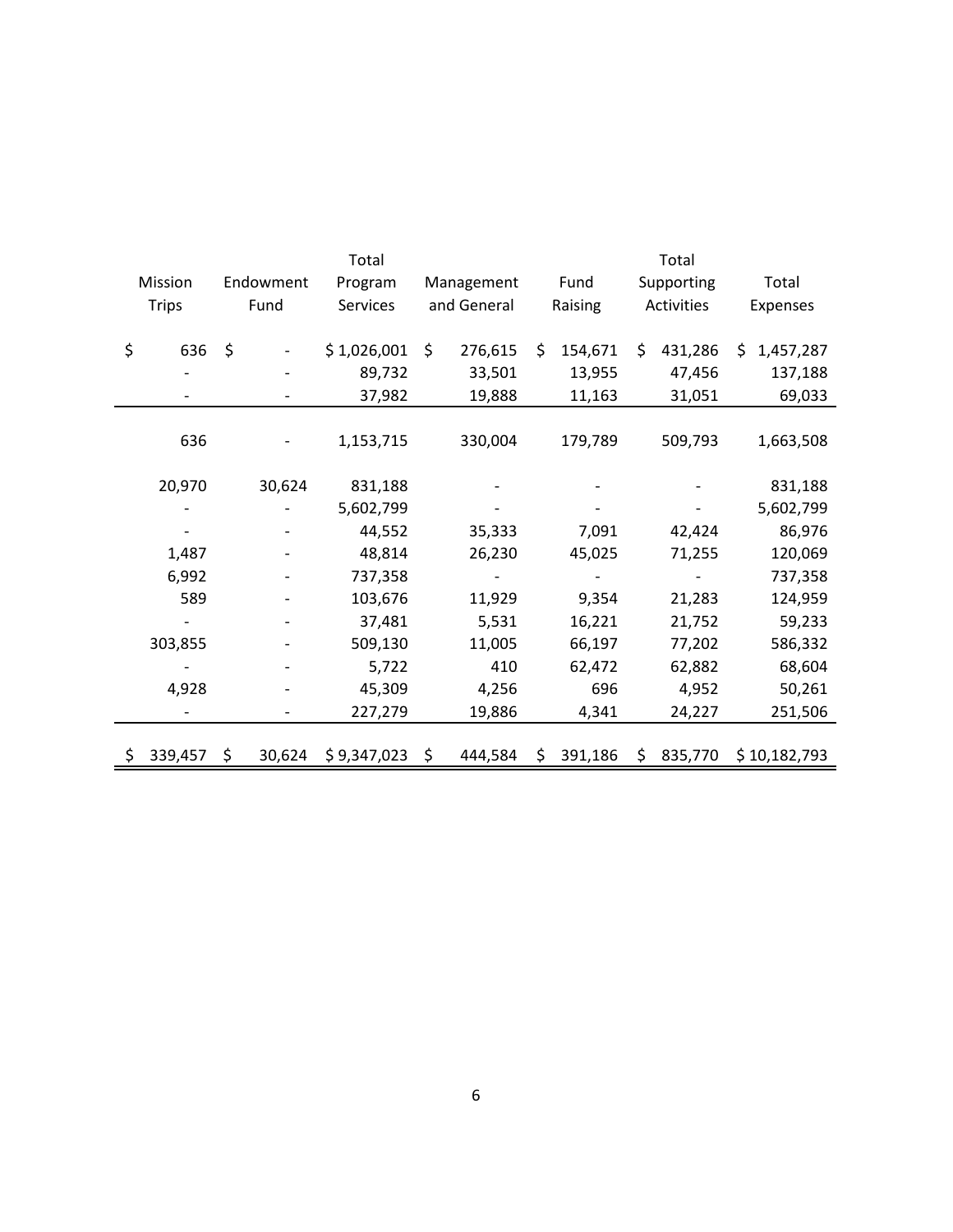# LIFESONG FOR ORPHANS, INC. STATEMENT OF CASH FLOWS YEAR ENDED JUNE 30, 2013

# CASH FLOWS FROM OPERATING ACTIVITIES

| Change in net assets                                 | Ś.<br>1,954,634 |
|------------------------------------------------------|-----------------|
| Adjustments to reconcile change in net assets to net |                 |
| cash provided by operating activities                |                 |
| Depreciation                                         | 251,506         |
| Contributions restricted for property and equipment  | (1,079,527)     |
| Loss on sale of property and equipment               | 2,572           |
| Forgiveness of notes receivable                      | 57,356          |
| Non-cash contributions received                      | (202, 588)      |
| (Increase) decrease in operating assets              |                 |
| Prepaid expenses and other                           | (26, 445)       |
| Advances to field missions                           | (3,482,206)     |
| Advances used by field missions                      | 3,433,702       |
| Increase (decrease) in operating liabilities         |                 |
| Accounts payable                                     | (105, 933)      |
| Accrued expenses                                     | 51,595          |
| Net cash provided by operating activities            | 854,666         |
| CASH FLOWS FROM INVESTING ACTIVITIES                 |                 |
| Acquisitions of property and equipment               | (1,411,106)     |
| Proceeds from sale of property and equipment         | 8,500           |
| Purchases of certificates of deposit                 | (2,747,014)     |
| Maturities of certificates of deposit                | 1,250,904       |
| Notes receivable advances                            | (205, 569)      |
| Notes receivable repayments received                 | 248,675         |
| Net cash used in investing activities                | (2,855,610)     |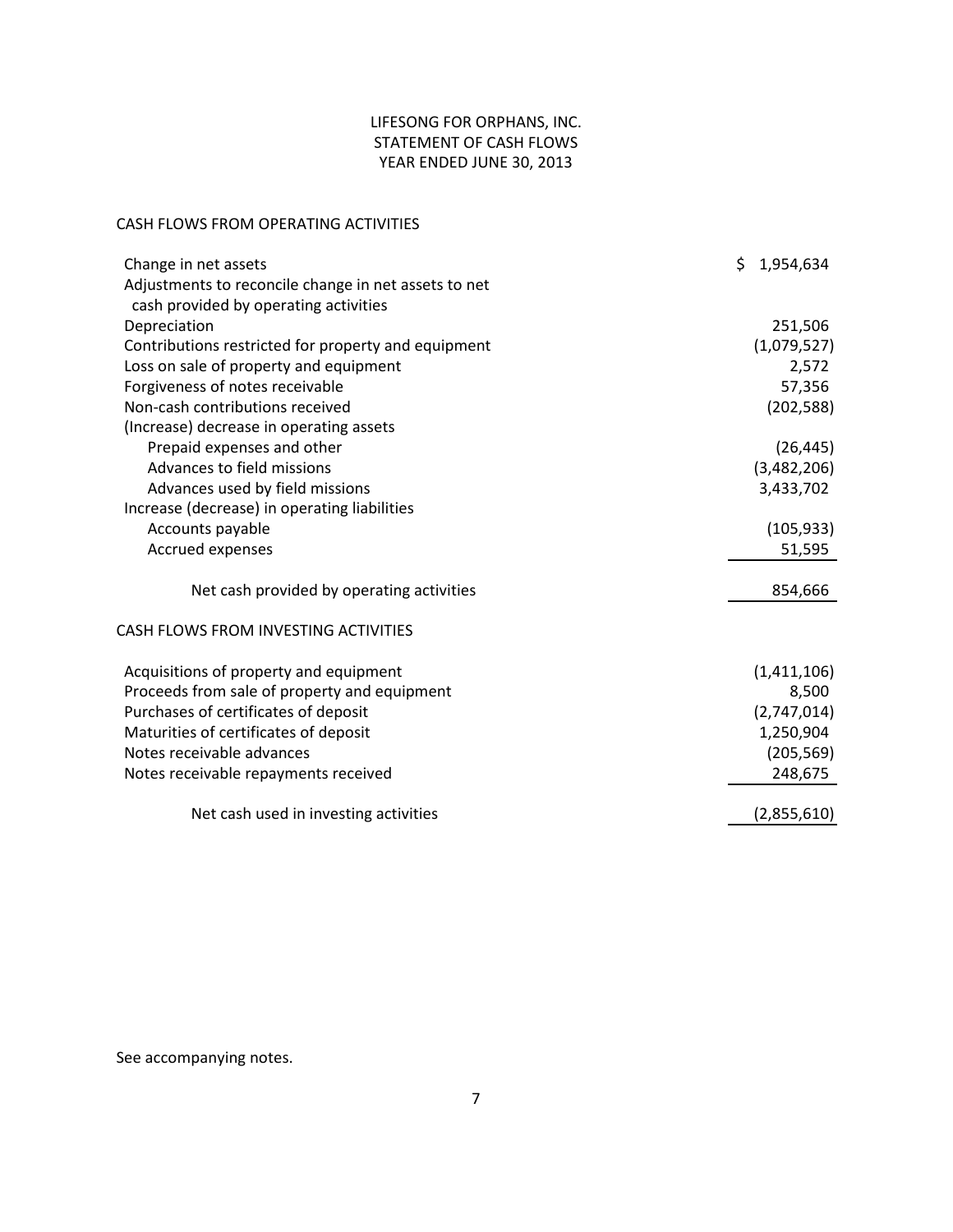# LIFESONG FOR ORPHANS, INC. STATEMENT OF CASH FLOWS (CONTINUED) YEAR ENDED JUNE 30, 2013

# CASH FLOWS FROM FINANCING ACTIVITIES

| Advances from related party<br>Contributions restricted for property and equipment | 298,000<br>1,079,527 |
|------------------------------------------------------------------------------------|----------------------|
| Net cash provided by financing activities                                          | 1,377,527            |
| <b>INCREASE IN CASH</b>                                                            | (623, 417)           |
| CASH AT BEGINNING OF YEAR                                                          | 1,854,440            |
| CASH AT END OF YEAR                                                                | 1,231,023            |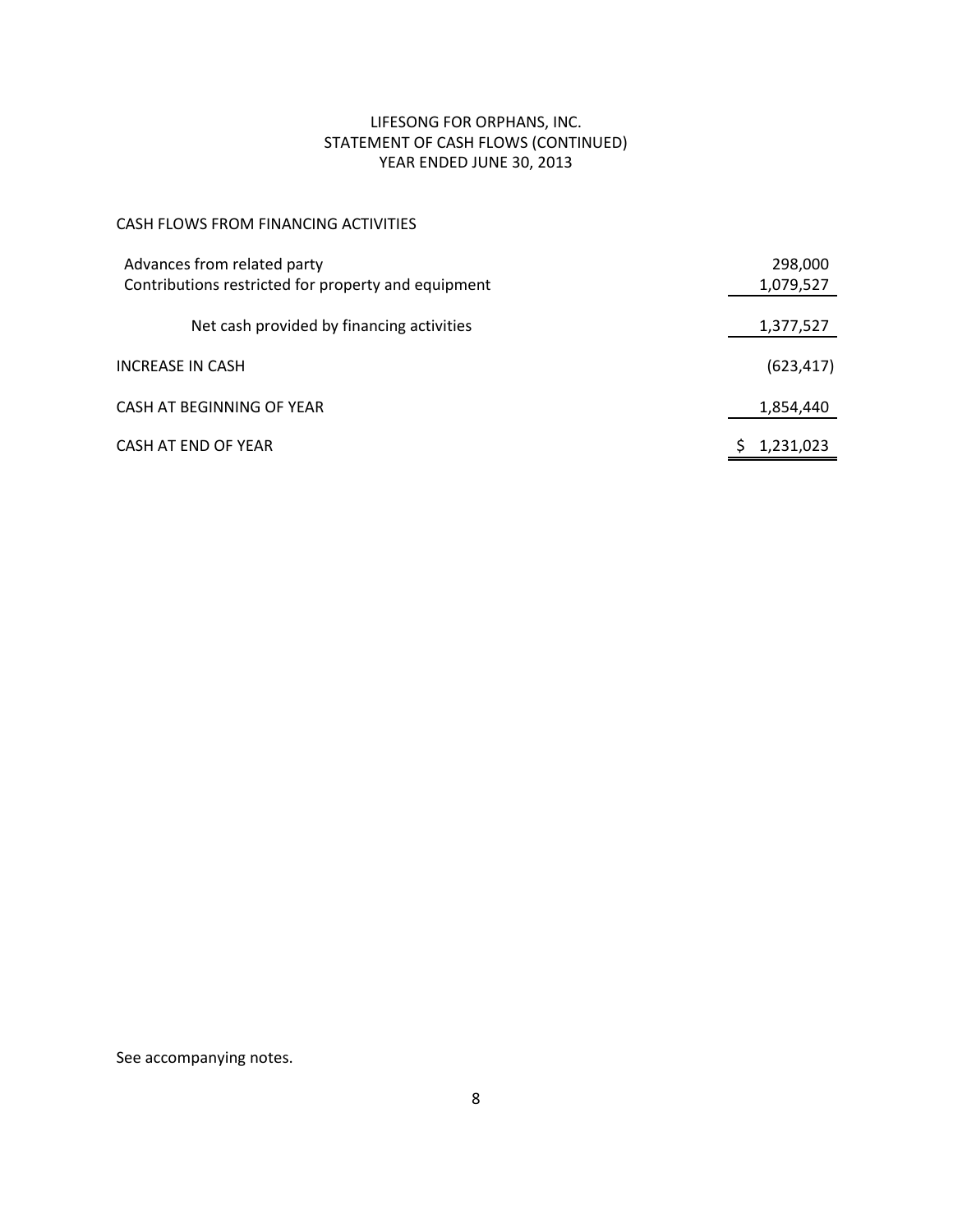# LIFESONG FOR ORPHANS, INC. NOTES TO FINANCIAL STATEMENTS YEAR ENDED JUNE 30, 2013

### NOTE 1. SUMMARY OF SIGNIFICANT ACCOUNTING POLICIES

### **Operations**

Lifesong for Orphans, Inc. (Lifesong) is a nonprofit organization formed to advance the extension of the Kingdom of God throughout the world; to provide charitable assistance to orphans; and to assist other religious and charitable organizations in the fulfillment of similar purposes. Currently, Lifesong's work is focused on the following:

- Providing grants and loans to assist in the adoption of orphans by Christian families; provide post-adoption assistance including literature, counseling and training
- Providing support to orphans in Bolivia, Ethiopia, Guatemala, Honduras, India, Liberia, Ukraine and Zambia including –
	- o Humanitarian aid to orphanages and to other organizations supporting orphans
	- o Establishing schools, transition homes and other living quarters
	- o Biblical training in orphanages
- Develop sustainable businesses to provide job opportunities for orphans and their caretakers and job skill training to prepare orphans for their future role in society
- Educating, equipping and supporting mentors to meet the needs of the foster care community
- Coordination of short-term mission trips to project locations

## Accounting Estimates

The preparation of financial statements in conformity with generally accepted accounting principles requires the use of estimates based on management's knowledge and experience. Due to their prospective nature, actual results could differ from those estimates.

### Basis of Presentation

The financial statements are presented on the accrual basis of accounting. Revenues are recognized when earned and expenses when incurred. Lifesong's financial statement presentation reports information regarding its net assets and changes therein according to three classes: unrestricted, temporarily restricted, and permanently restricted. Lifesong currently has no permanently restricted net assets.

## Restricted and Unrestricted Revenue and Support

Contributions are recognized as revenue when the donor makes a promise to give to Lifesong that is, in substance, unconditional. Gifts of cash and other assets are reported as restricted support if they are received with donor restrictions that limit the use of the donated assets. Donor-restricted contributions are reported as increases in temporarily or permanently restricted net assets depending on the nature of the restrictions.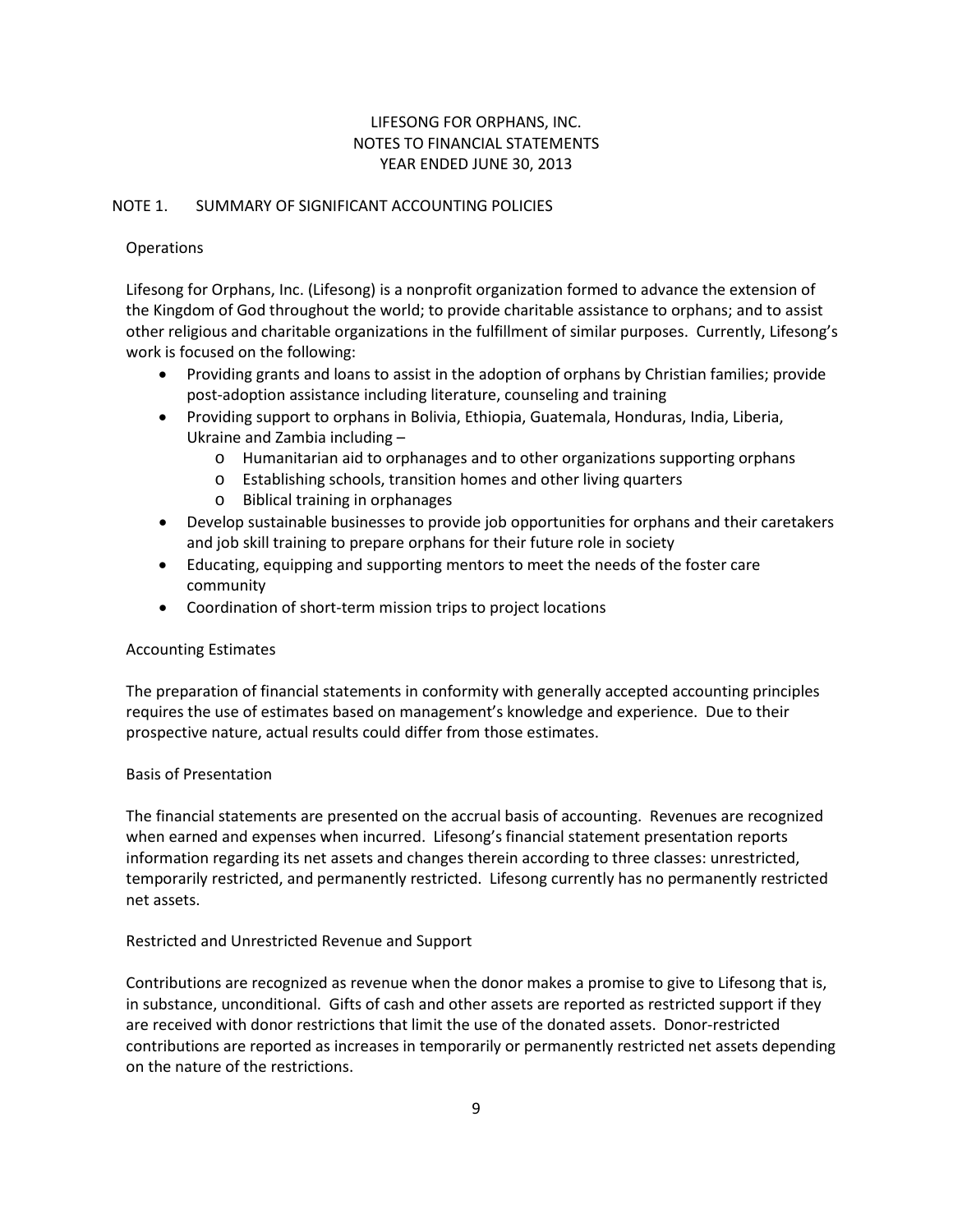When a restriction expires, (that is, when a stipulated time restriction ends or when the purpose of the restriction is accomplished), temporarily restricted net assets are reclassified to unrestricted net assets and reported in the statement of activities as net assets released from restrictions.

When received, gifts of land, buildings and equipment are reported as unrestricted support unless donor restrictions specify how the donated assets must be used. Gifts of long-lived assets with donor restrictions that specify how the assets are to be used and gifts of cash or other assets that must be used to acquire long-lived assets are reported as restricted support. Absent donor restrictions regarding the length of time those long-lived assets must be maintained, Lifesong reports expirations of donor restrictions when the donated or acquired long-lived assets are placed in service.

#### Cash, Mission Field Advances and Certificates of Deposit

At June 30, 2013, Lifesong maintained deposits with financial institutions that collectively exceeded the FDIC insured limit by approximately \$92,500. Management has determined collateral protection above the FDIC insurance limit is not necessary.

For purposes of the statement of cash flows, Lifesong considers all highly liquid investments with a maturity of three months or less when purchased to be cash equivalents. At June 30, 2013, Lifesong held no cash equivalents.

Periodically, Lifesong advances cash to missionary employees serving orphans at project locations. The missionaries file monthly reports with Lifesong's USA office showing uses of the funds and provide documentation for purchases following guidelines established by Lifesong management. All such foreign activity is included in these financial statements. Advances outstanding as of June 30, 2013 totaled \$209,852.

Certificates of deposit are recorded at cost which approximates fair value.

#### Notes Receivable

Lifesong has entered "covenant agreements" with Christian families who have adopted orphans. The agreements (recorded at face value) are unsecured, interest-free loans that assist the families with paying adoption expenses; repayment terms are on a covenant basis, as the Lord provides for the families. However, in establishing the covenant amounts, Lifesong management is aware of the federal tax refunds each family can reasonably expect (because of the federal adoption tax credit) and believes these refunds will provide the families with readily available resources for repayment.

Because of the nature of these agreements, a relatively small allowance for doubtful accounts has been established totaling \$4,200; management believes all other agreements are fully collectible. When an agreement is deemed uncollectible, it is simply forgiven. During the year ended June 30, 2013, agreements totaling \$57,356 were forgiven. Management bases its decisions regarding collectability on historical experience and specific knowledge regarding the finances of the families involved.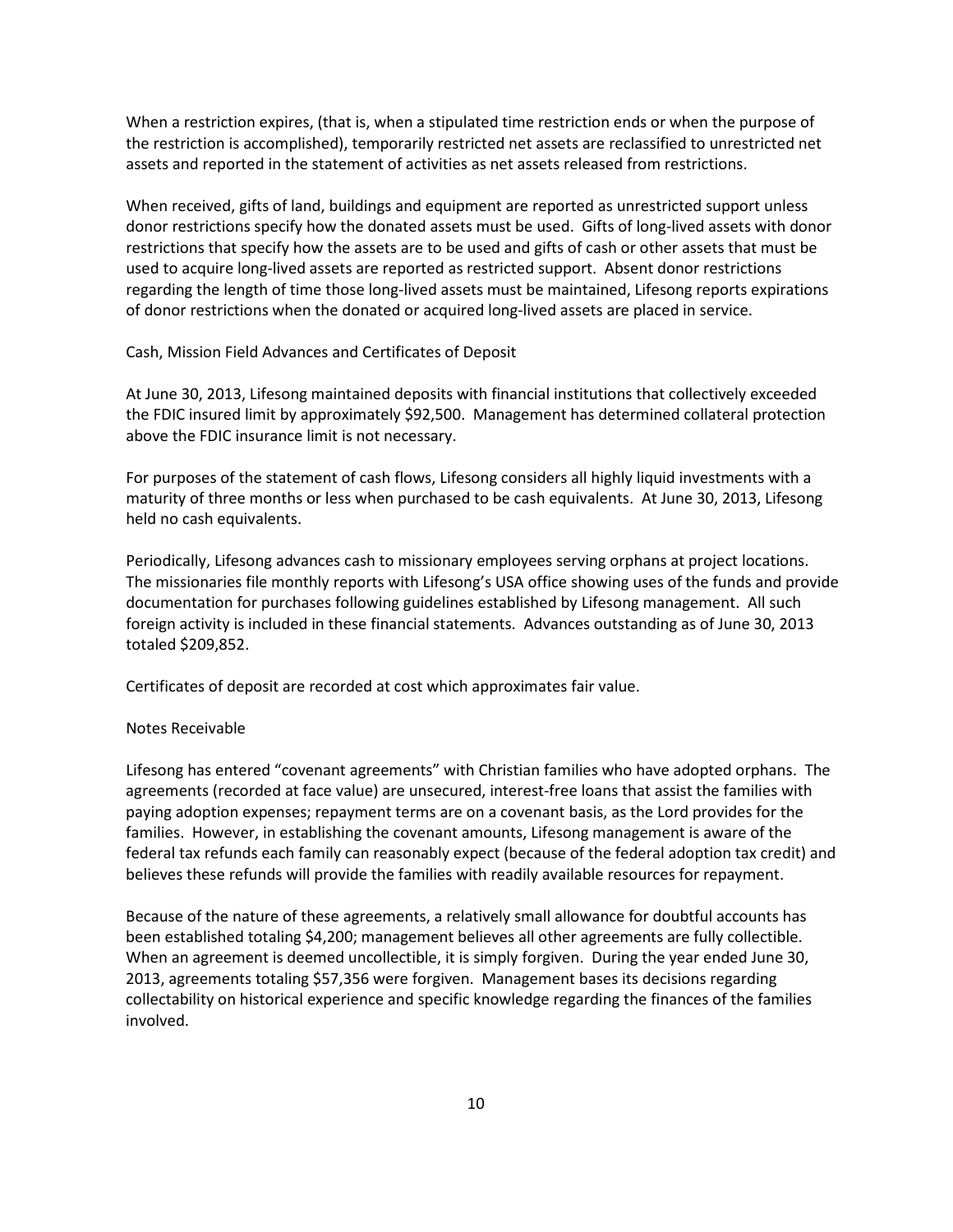As of June 30, 2013, these agreements are expected to be collected as follows:

| During the year ended June 30, 2014       | 340.613 |
|-------------------------------------------|---------|
| After June 30, 2014 through June 30, 2019 | 2,000   |
|                                           |         |
|                                           | 342,613 |
|                                           |         |

#### Property and Equipment

Property and equipment is stated at cost. When received, donated assets are capitalized at their estimated fair values at the date of receipt. Depreciation is provided over the estimated useful lives of the assets on a straight-line basis as follows:

| Office equipment                  | 5 to 7 years   |
|-----------------------------------|----------------|
| Transportation equipment          | 5 years        |
| <b>Buildings and improvements</b> | 40 years       |
| Land improvements                 | 10 to 20 years |
| Leasehold improvements            | 40 years       |

Management reviews the carrying value of property and equipment for impairment whenever events and circumstances indicate that the carrying value of an asset may not be recoverable from the estimated future cash flows expected to result from its use and eventual disposition.

The cost of maintenance and repairs is charged to income as incurred; significant renewals and betterments are capitalized. Depreciation was \$251,506 for the year ended June 30, 2013.

#### Income Taxes

Lifesong is a charitable organization as defined in Internal Revenue Code Section 501(c)(3) and is therefore exempt from the payment of income taxes. Lifesong is subject to a tax on income from any unrelated business.

Management has analyzed tax positions taken and believes that income tax filing positions will be sustained upon examination and does not anticipate any adjustments that would result in a material adverse effect on Lifesong's financial position, activities or cash flows. Accordingly, Lifesong has not recorded any reserves, or related accruals for interest and penalties for uncertain income tax position as of June 30, 2013.

Lifesong is subject to routine audits by taxing jurisdictions; however, there are currently no audits for any tax periods in progress. Lifesong believes it is no longer subject to income tax examinations for years prior to 2009.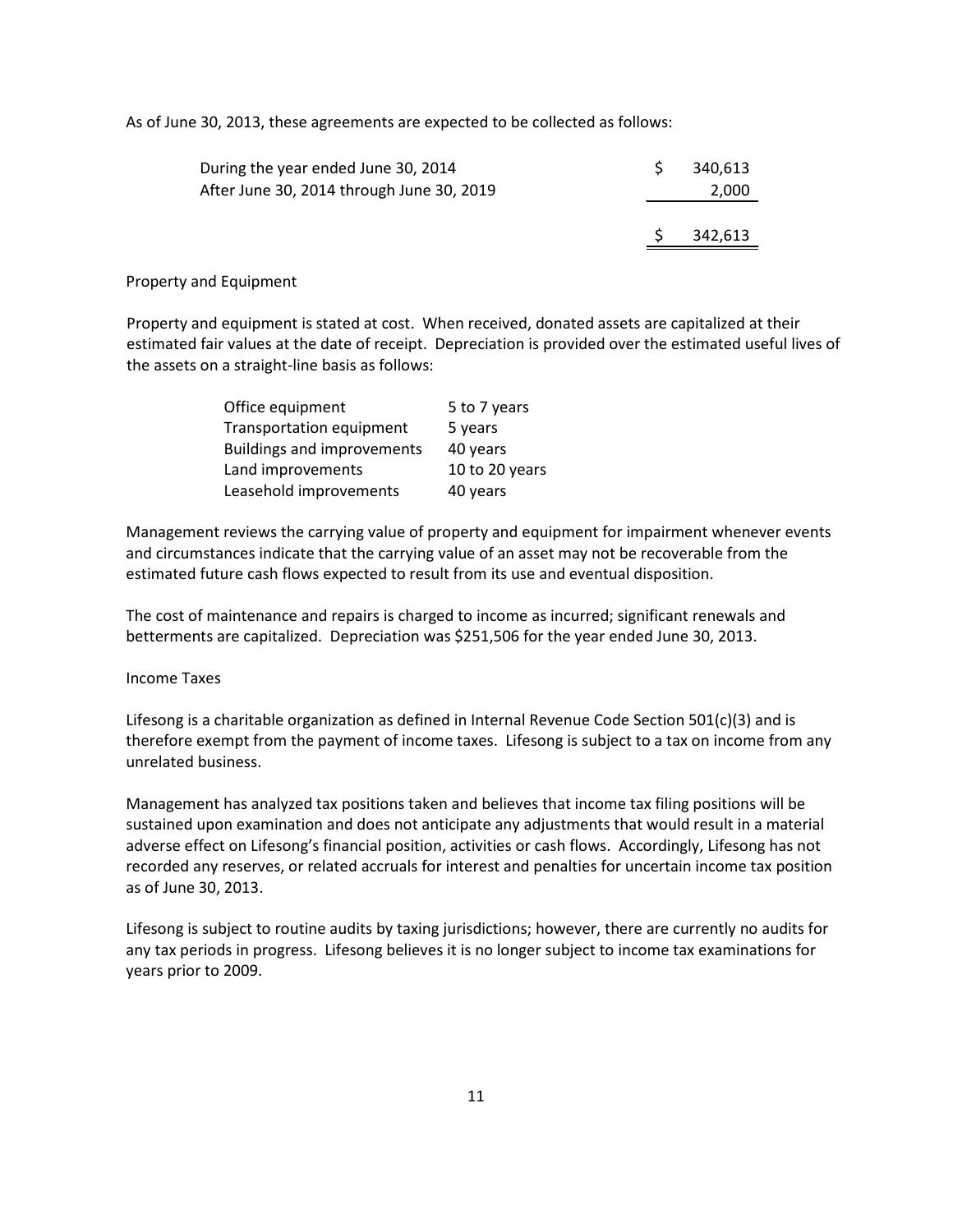# NOTE 2. CERTIFICATES OF DEPOSIT

Certificates of deposit have the following maturity dates as of June 30, 2013:

| During the year ended - |           |
|-------------------------|-----------|
| June 30, 2014           | 500,000   |
| June 30, 2015           | 752,711   |
| June 30, 2016           | 2,250,000 |
|                         |           |
|                         | 3,502,711 |
|                         |           |

# NOTE 3. PROPERTY AND EQUIPMENT

Property and equipment as of June 30, 2013 consists of:

|                                   | United        |               |               |               |
|-----------------------------------|---------------|---------------|---------------|---------------|
|                                   | <b>States</b> | Ethiopia      | Guatemala     | India         |
| Land                              | \$            | \$<br>34,740  | \$<br>56,914  | \$            |
| Land improvements                 |               | 84,554        | 125,608       |               |
| <b>Buildings and improvements</b> |               | 501,930       | 102,438       | 379,849       |
| Transportation equipment          | 14,000        | 34,506        | 21,974        | 25,258        |
| Other equipment                   | 153,561       | 68,648        | 19,915        | 25,579        |
| Leasehold improvements            | 271,979       |               |               |               |
| Accumulated depreciation          | (103, 035)    | (59, 229)     | (16, 820)     | (90, 145)     |
|                                   |               |               |               |               |
| Total                             | \$<br>336,505 | \$<br>665,149 | \$<br>310,029 | \$<br>340,541 |
|                                   |               |               |               |               |
|                                   | Liberia       | Ukraine       | Zambia        | Total         |
| Land                              | \$<br>52,500  | \$<br>416,680 | \$<br>335,202 | \$<br>896,036 |
| Land improvements                 | 18,903        | 113,962       | 61,742        | 404,769       |
| <b>Buildings and improvements</b> | 89,571        | 1,414,659     | 581,522       | 3,069,969     |
| Transportation equipment          | 6,000         | 270,872       | 53,728        | 426,338       |
| Other equipment                   | 17,943        | 97,310        | 60,560        | 443,516       |
| Leasehold improvements            |               |               |               | 271,979       |
| Accumulated depreciation          |               |               |               | (845, 476)    |
|                                   | (17, 758)     | (479,937)     | (78, 552)     |               |
|                                   | \$<br>167,159 |               | \$1,014,202   |               |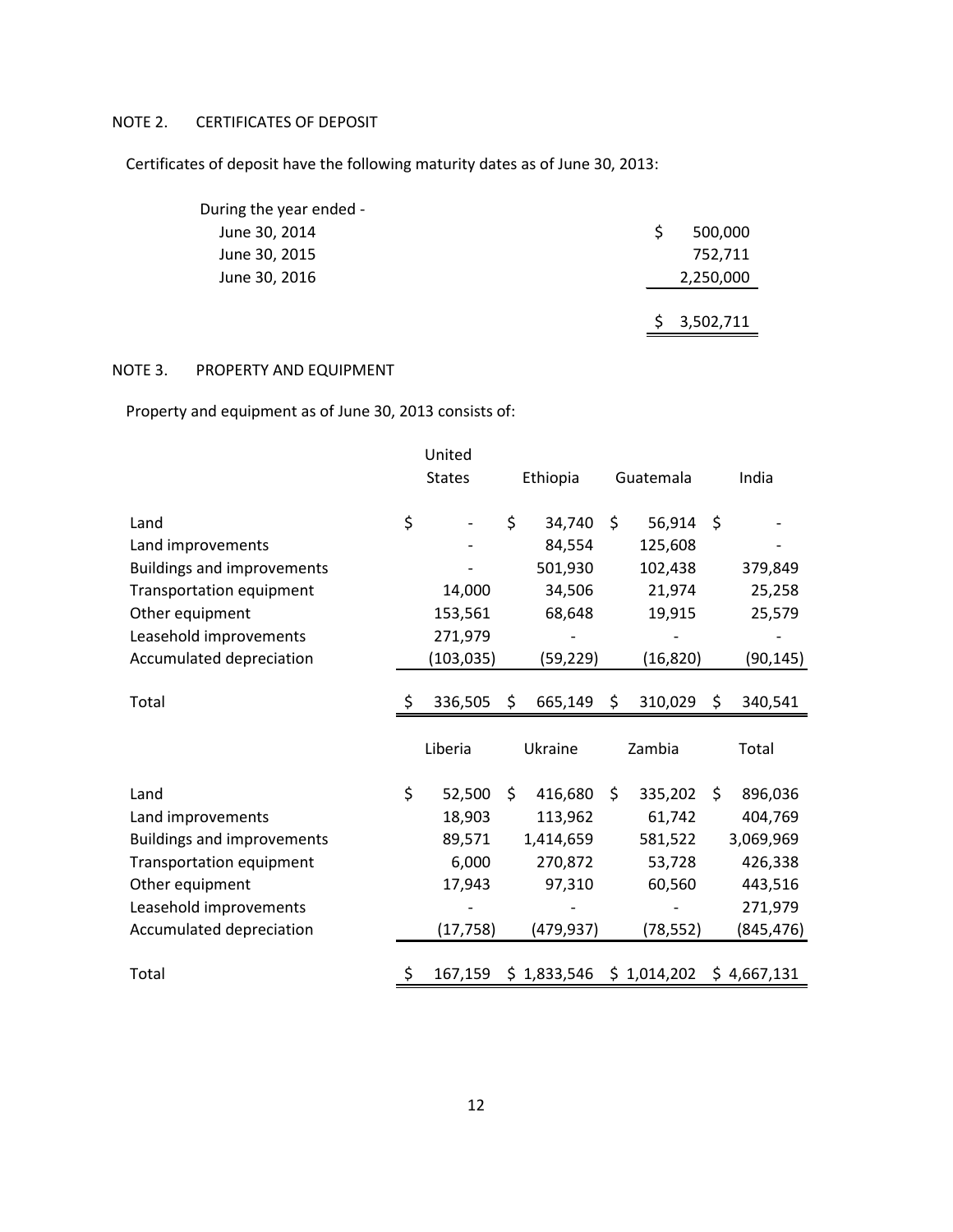# NOTE 4. TEMPORARILY RESTRICTED NET ASSETS

Temporarily restricted net assets as of June 30, 2013 are restricted for the following purposes:

| Adoption grants - specific Church and family funds | \$<br>4,284,745 |
|----------------------------------------------------|-----------------|
| Orphan care - Bolivia                              | 32,730          |
| Orphan care - Ethiopia                             | 184,219         |
| Orphan care - Guatemala                            | 115,526         |
| Orphan care - India                                | 14,513          |
| Orphan care - Ivory Coast                          | 11,291          |
| Orphan care - Ukraine                              | 9,615           |
| Orphan care - Zambia                               | 137,588         |
| <b>Business development</b>                        | 27,409          |
| <b>Mission trips</b>                               | 5,013           |
| Endowment fund                                     | 15,000          |
| For payment of management, general and             |                 |
| fund raising costs in future years                 | 240,773         |
|                                                    |                 |
|                                                    | 5.078.422       |

During the year ended June 30, 2013, net assets were released from donor restrictions by incurring expenses satisfying the restricted purposes specified by donors as follows:

| <b>Adoption grants</b>             | \$<br>5,552,698 |
|------------------------------------|-----------------|
| Orphan care - Ethiopia             | 424,318         |
| Orphan care - Guatemala            | 505,010         |
| Orphan care - Honduras             | 373,398         |
| Orphan care - India                | 172,885         |
| Orphan care - Liberia              | 133,851         |
| Orphan care - Peru                 | 52,208          |
| Orphan care - Ukraine              | 696,110         |
| Orphan care - Zambia               | 918,600         |
| Orphan care - general              | 20,816          |
| <b>Business development</b>        | 148,824         |
| Foster care                        | 80,656          |
| <b>Mission trips</b>               | 215,357         |
| Endowment fund                     | 30,624          |
| Specific missionary support        | 28,603          |
| Leasehold improvements - US office | 18,922          |
| Payment of management, general and |                 |
| fund raising costs                 | 710,137         |
|                                    | \$10,083,017    |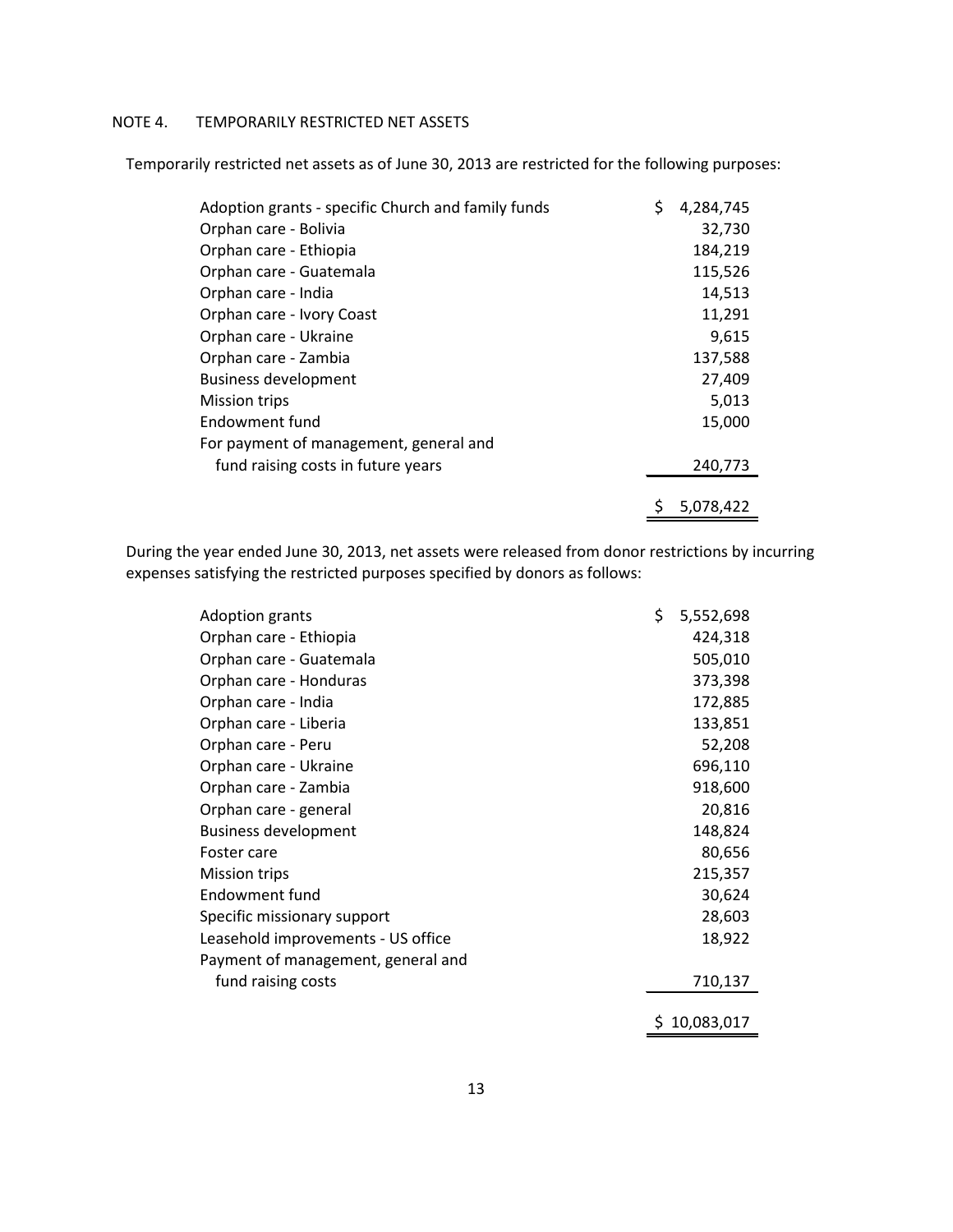#### NOTE 5. ENDOWMENT FUND

Over several years, donors within the same extended family have contributed a total of \$382,804 to Lifesong with the restriction of establishing an endowment fund in the name of the family. According to the family's wishes, Lifesong forwards money received to a donor-advised fund at National Christian Charitable Foundation, Inc. (NCF), a charitable organization as defined in Internal Revenue Code Section 501(c)(3). A member of this family and Lifesong's board president serve jointly as advisors of this donor-advised fund. This fund is established in furtherance of NCF's mission which is to enable faithful stewards to give wisely to further the Gospel of Jesus Christ.

Although Lifesong's board president is an advisor of this endowment fund, the fund is under the auspices of NCF and could be used for other charitable purposes in accordance with NCF's mission statement. Therefore, management has determined information regarding the endowment fund should be disclosed, but the fund should not be presented in these financial statements.

During the year ended June 30, 2013, Lifesong received \$29,749 from family members and transferred \$30,624 to NCF. Also during the year, NCF (through this donor-advised fund) contributed \$38,500 back to Lifesong for the adoption grant program. As of June 30, 2013, \$15,000 of restricted funds is on hand at Lifesong that is to be transferred to NCF. Also as of June 30, 2013 the value of the endowment fund totaled \$214,160 and was invested in money market and mutual funds.

#### NOTE 6. RELATED PARTIES

#### TMG Foundation

The president of Lifesong's board of directors is also president of the board of TMG Foundation (TMG), a charitable organization as defined in Internal Revenue Code Section 501(c)(3). As part of its mission, TMG has contributed funds to Lifesong sufficient to pay for all supporting activity costs that have not already been paid for by other revenue dedicated for this same purpose. An analysis of activity during the year ended June 30, 2013 follows:

| Supporting activities                               |            |
|-----------------------------------------------------|------------|
| Management and general                              | 444.584    |
| Fund raising                                        | 391,186    |
|                                                     |            |
| Total supporting activities                         | 835,770    |
| Other net revenues dedicated to pay for these costs | (425, 302) |
|                                                     |            |
| Remaining amount                                    | 410,468    |

Unrestricted contributions from TMG during the year ended June 30, 2013 totaled \$126,486. TMG also contributed \$28,603 during the year and restricted these funds to pay for the personnel costs of individual missionaries (\$14,755 of these personnel costs are included in supporting activities). In addition, \$269,227 of temporarily restricted net assets (restricted for payment of future management, general and fund raising costs) were used during the year.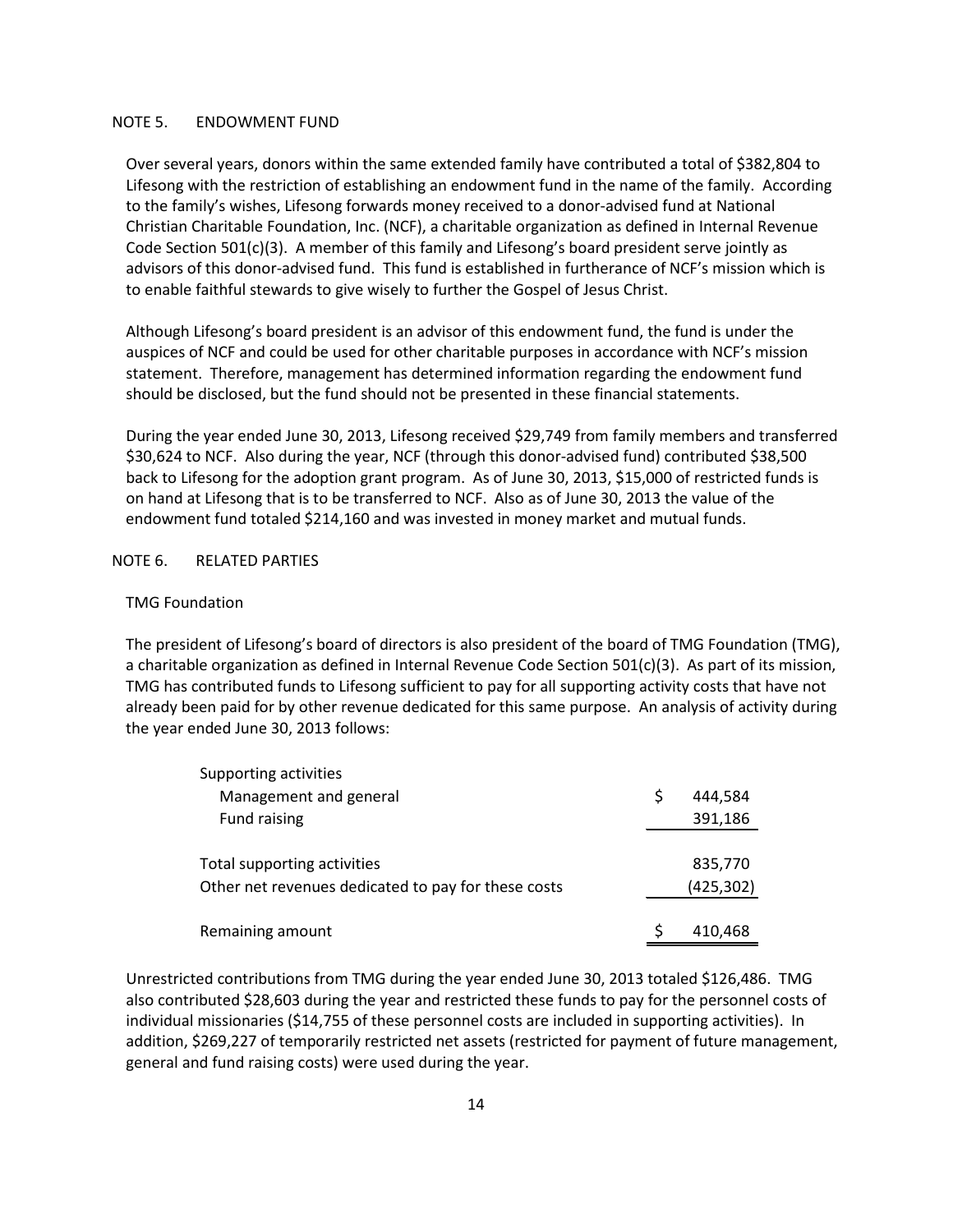There was no receivable from or payable to TMG Foundation as of June 30, 2013.

Also, Lifesong provides TMG with services (management and fund raising), supplies, and use of facilities free of charge. Management has determined that the value of these items is not significant and therefore is not included in these financial statements.

### Lifesong Legacy Fund, Inc.

The president of Lifesong Legacy Fund, Inc.'s (Legacy) board of directors is also a member of Lifesong's board of directors. Legacy is a charitable organization as defined by Internal Revenue Code Section 501(c)(3) that provides interest-free loans to adoptive couples. Through a formal agreement of association, the two organizations operate under separate boards of directors, but their relationship combines the strengths of both organizations for marketing and fundraising purposes. Lifesong provides Legacy with services (management and fund raising), supplies, and use of facilities free of charge. Management has determined that the value of these items is not significant and therefore is not included in these financial statements.

### NOTE 7. FOREIGN OPERATIONS

Lifesong's program operations conducted in foreign countries are subject to various political, economic and other risks and uncertainties inherent to those countries. Lifesong currently conducts operations in Bolivia, Ethiopia, Guatemala, Honduras, India, Liberia, Ukraine and Zambia.

In Honduras, Lifesong provides support through Tree of Life Missions, a charitable organization as defined in Internal Revenue Code Section 501(c)(3) that provides support to orphans in Honduras. In Ethiopia, Lifesong provides support through Misgana Ministries, NFP, a charitable organization as defined in Internal Revenue Code Section 501(c)(3) that provides support to orphans in Ethiopia. In the other project locations, Lifesong works with established, indigenous non-profit organizations to facilitate property ownership, employment of local personnel and other needs.

Each of these project locations is controlled through Lifesong's establishment and approval of their annual budgets and the provision of funding. Lifesong provides significant operating and capital funding for each of these organizations. Thus, all such foreign activity is included in these financial statements. Foreign source income recorded totaled \$109,572. Properties under the control of Lifesong in these foreign countries are indicated in Note 3 above.

### NOTE 8. RETIREMENT PLAN

Lifesong maintains a defined contribution retirement plan covering all employees that meet certain eligibility requirements. At the discretion of the board of directors, Lifesong may contribute an amount up to 3% of the annual compensation of each plan participant. Contributions to the plan during the year ended June 30, 2013 totaled \$7,712.